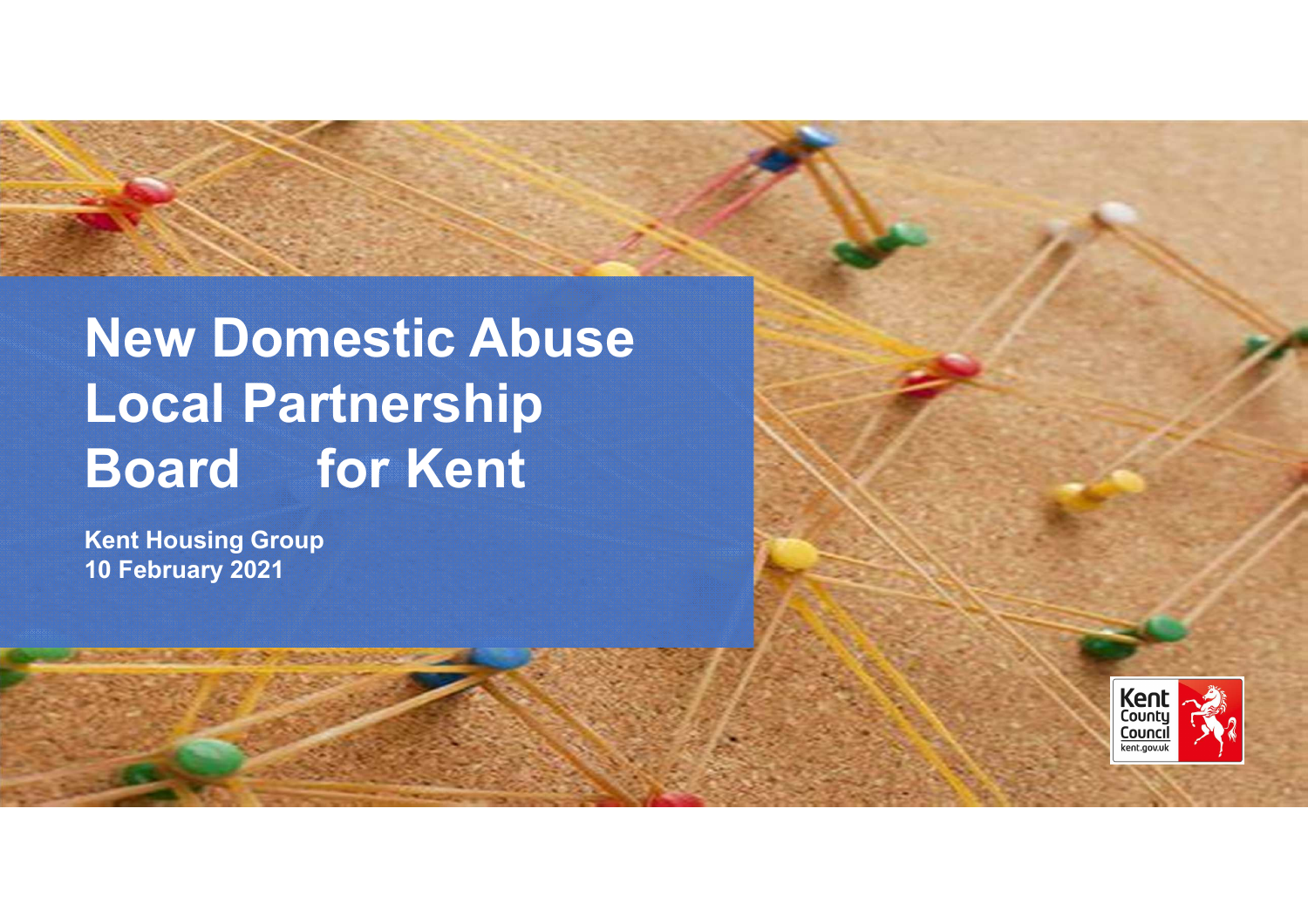# **Local Partnership Boards**

*"A relevant local authority in England must appoint a domestic abuse localpartnership board for the purposes of providing advice to the authority about the exercise of the authority's functions under section 54."*Domestic Abuse Bill, 2019-21

The Bill sets out which partners should be represented:

- Tier 1 Authority *(KCC)*
- Tier 2 Authority if applicable *(District, Borough and City Councils)*
- Victims of domestic abuse *(which can be represented through providers and / or separate discussions at DA Forums which are fed in)*
- Children of DA victims *(as above)*
- DA Charities and other VCS organisations *(DA accommodation service providers)*
- Health Care services *(CCG, providers)*
- Policing or criminal justice *(including Police, OPCC, Probation)*
- Local Housing *(Housing providers)*

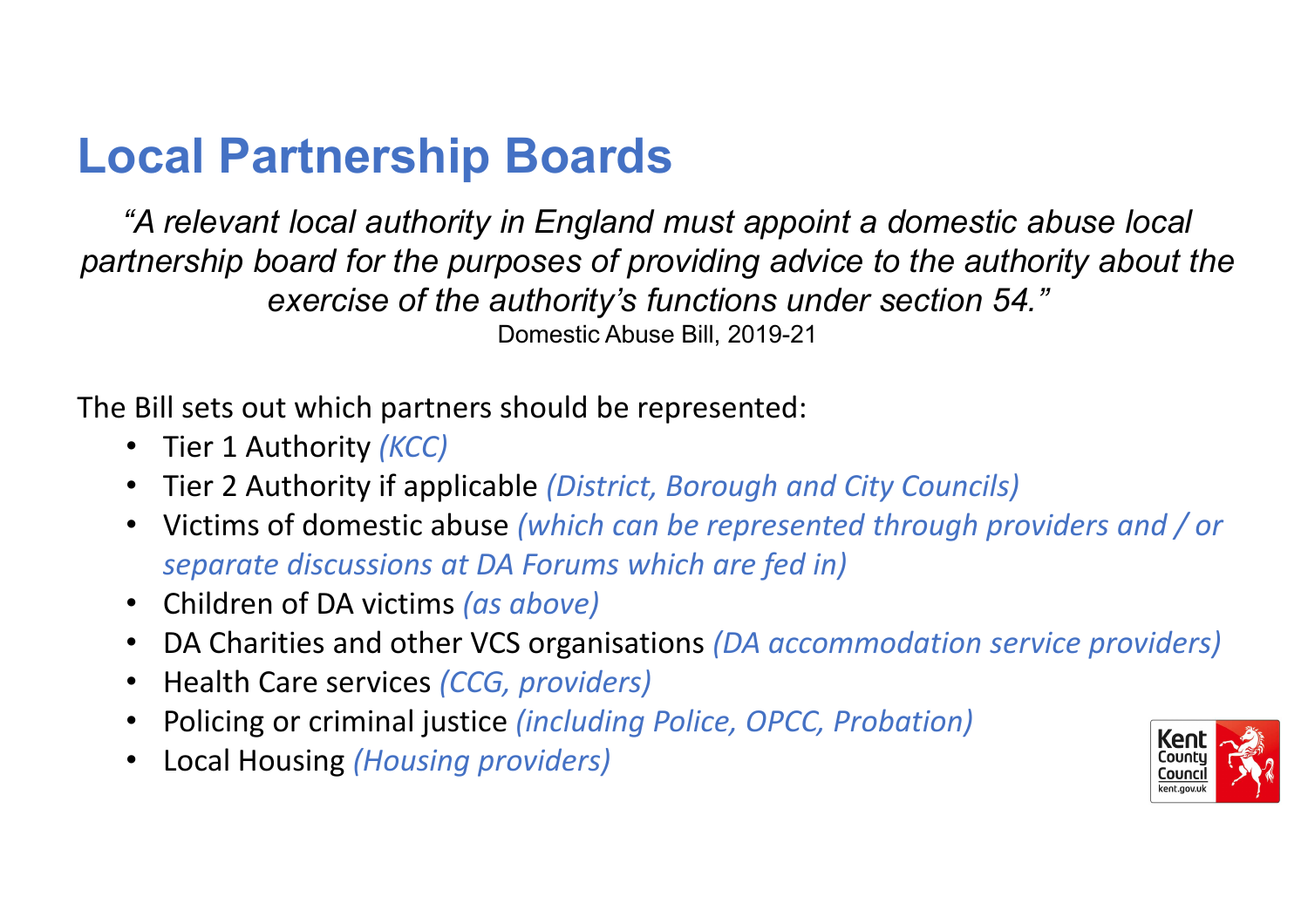# **Proposed purpose and responsibilities**

**Purpose:** To take collective responsibility for ensuring that victims of domestic abuse have access to adequate and appropriate support within safe accommodation services across Kent. In doing so, the Kent DA LPB aims to improve outcomes for victims of domestic abuse, including their children, through a strategic approach to identifying need for and providing accommodation-based support services.

#### **Responsibilities include:**

- •Support the undertaking of a **needs assessment** for accommodation-based support services
- •Advise on the development of a **strategy** for the provision of those services
- •Advise on **commissioning** and de-commissioning decisions to deliver the strategy
- • Advise on the most effective way for partner agencies to make use of **resources** and funding to meet needs for accommodation-based support services
- • Collectively **monitor and evaluate** local and find and deliver solutions for problems or barriers that arise in the provision of services
- • Ensure that the **voice** of survivors, children, families and perpetrators of domestic abuse informs provision of accommodation-based support services in Kent

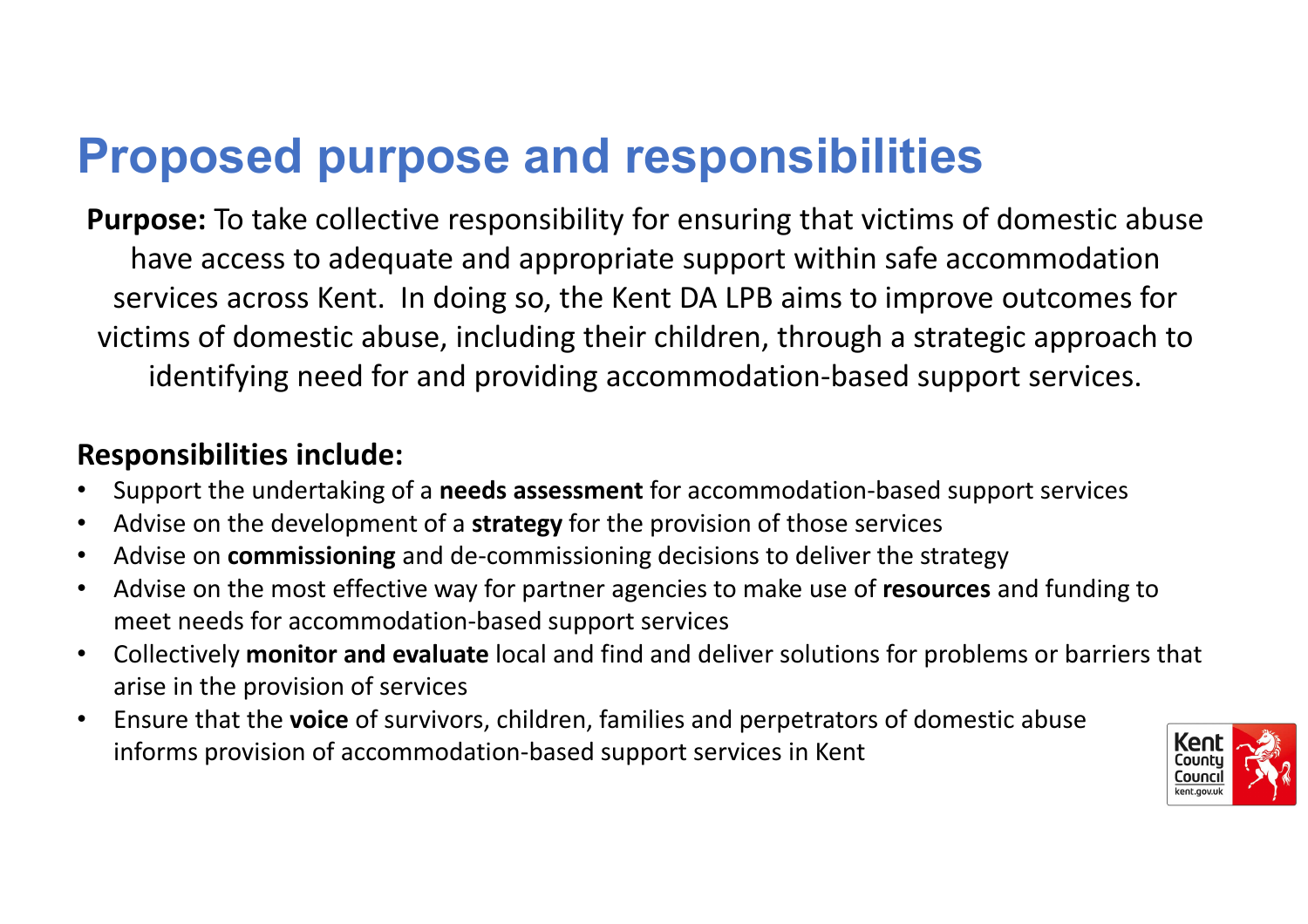# **Local Partnership Boards structure**

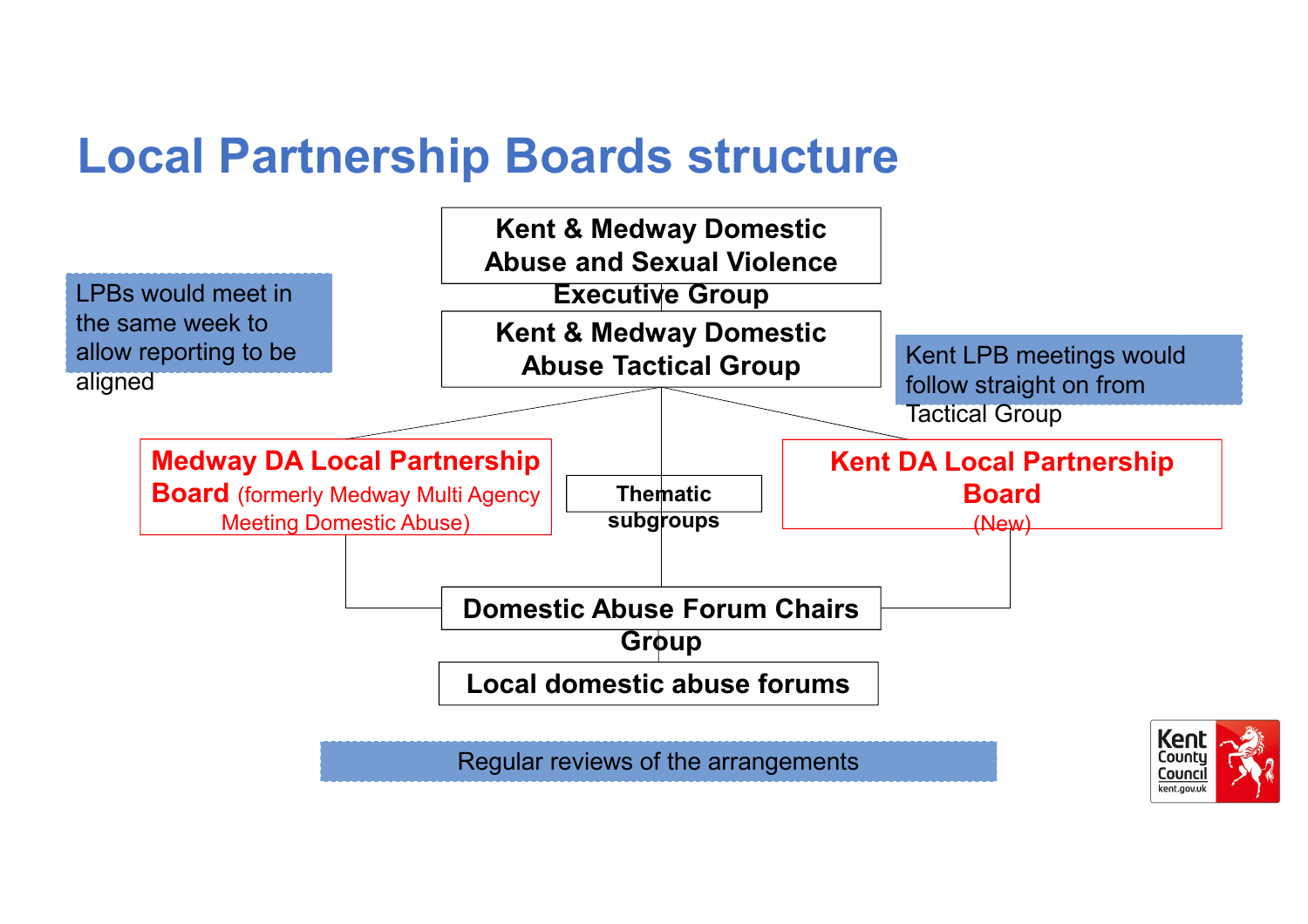# **District / Borough / City Council**

#### **representation**

- **Head of Service** or equivalent has been suggested
- May be best fit for Head of **Housing / Community Services**•
- Also need to ensure adequate representation of **community safety** expertise•
- Representation from all Districts is welcome and it is important we have good  $\bullet$ representation from **across Kent**
- • Suggested **at least one** nominated representative from each of the 4 geographical areas that the current KIDASS contract is arranged around:
	- North (Maidstone, Swale, Dartford, Gravesham)
	- South (Ashford, Canterbury, Folkestone & Hythe)
	- East (Dover and Thanet)
	- West (Tunbridge Wells, Sevenoaks, Tonbridge & Malling)
- $\bullet$ **Will this work for Districts?**
- **What issues would Districts find it helpful to bring / discuss at the LPB?**•

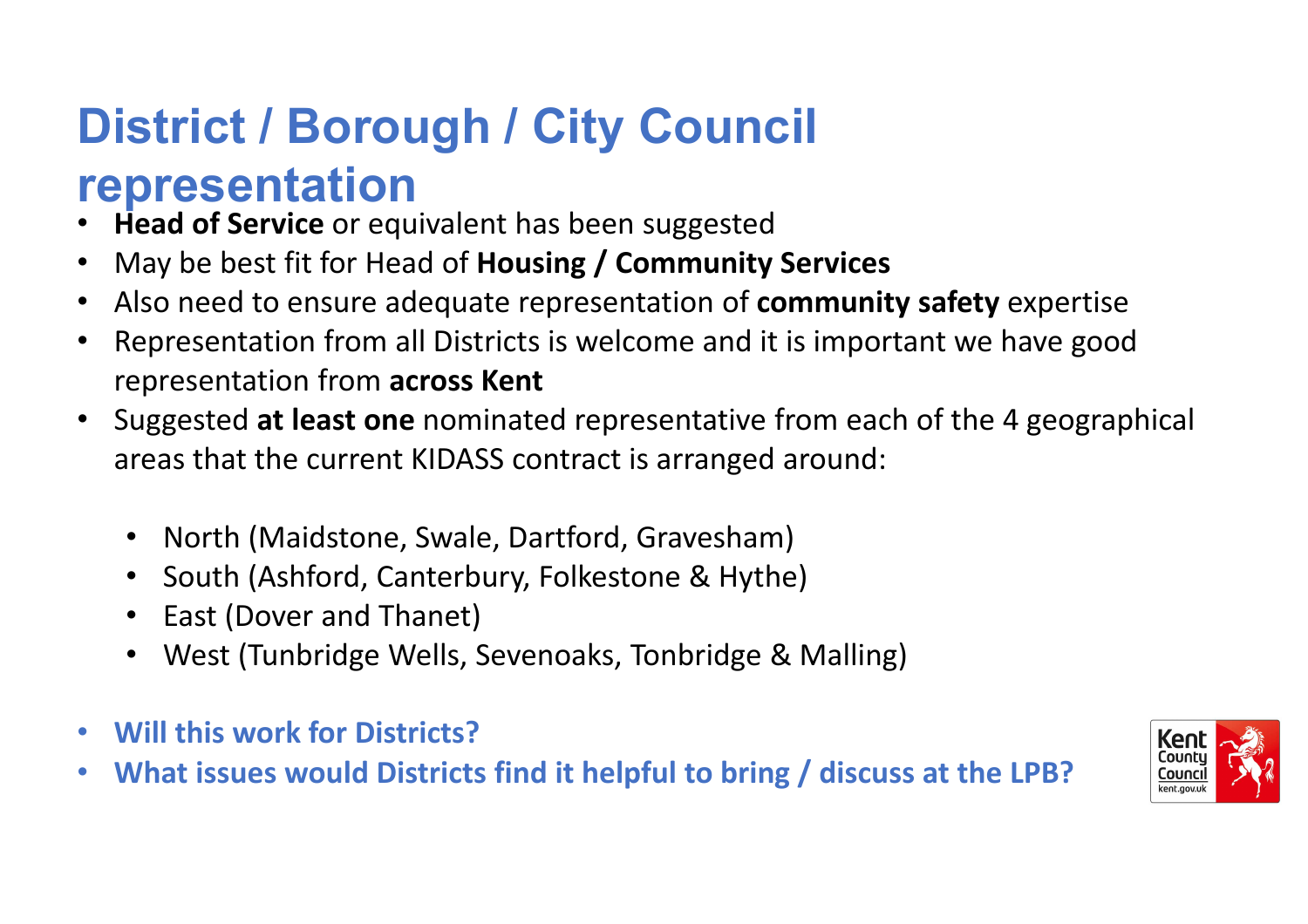# **Housing provider representation**

- •'**Housing services**' are expected to be represented on Local Partnership Boards
- •This includes housing **providers**
- MHCLG have said that one of the reasons to have housing providers (as well as •housing officers) on the LPBs is to provide insight and assistance with **move on** and **secondary housing options** for DA survivors that no longer need support withinemergency safe accommodation
- $\bullet$ **How would housing providers be best represented?**
- $\bullet$ **What issues would housing providers find it helpful to bring / discuss at the LPB?**

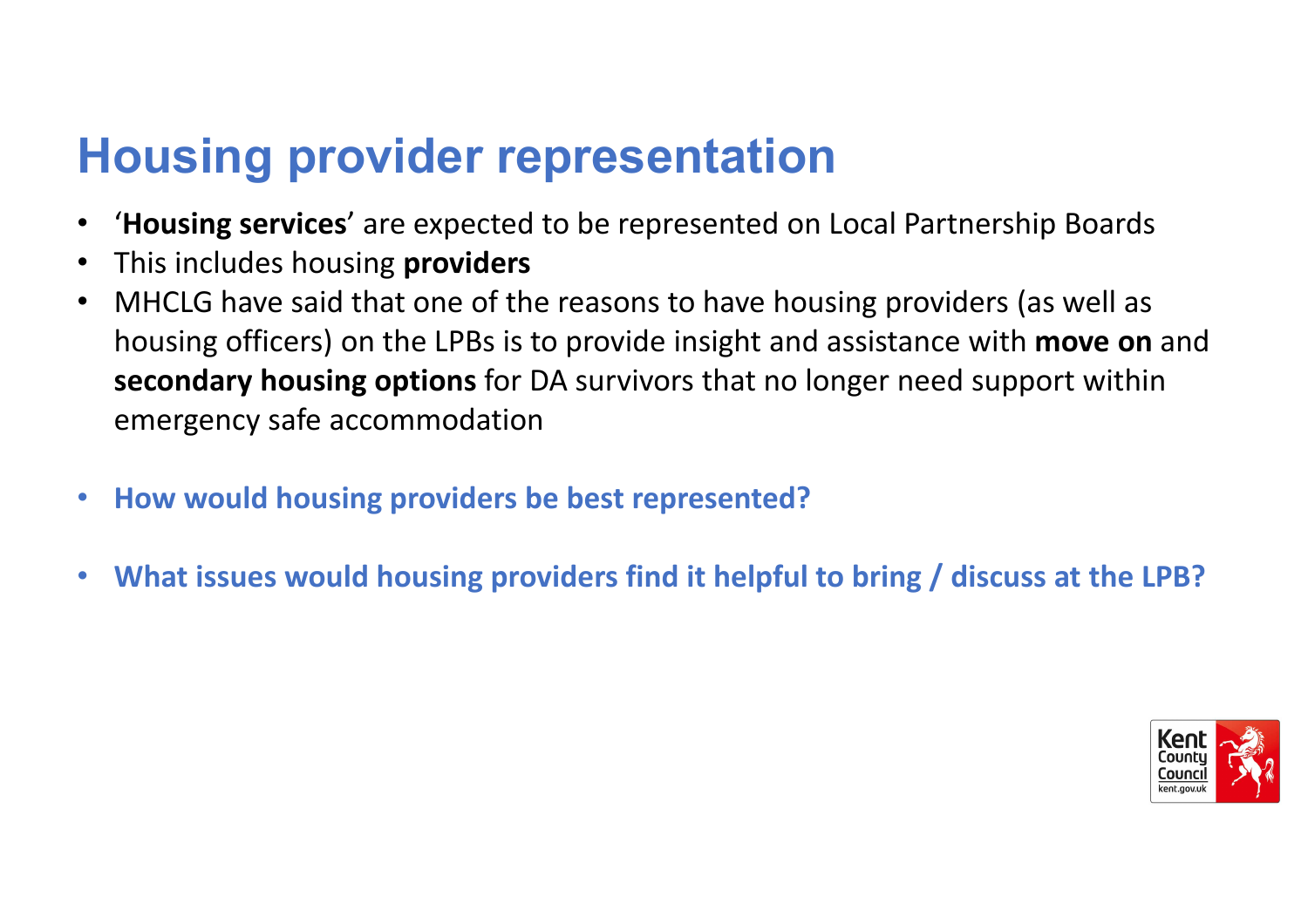# **Next steps**

- •**Representatives** will be confirmed from each partner organisation
- •**Meetings** will be scheduled by KCC, to align with Exec/Tactical meeting schedule
- • LPBs will need to be operational by **April 2021** (first substantive meeting to be in May)
- •**Terms of Reference** to be agreed and adopted at the first meeting
- • DA is a complex and fast-moving agenda – there may be opportunities to make changes to the governance arrangements over time, learning from best practice. **Regular reviews will be scheduled.**